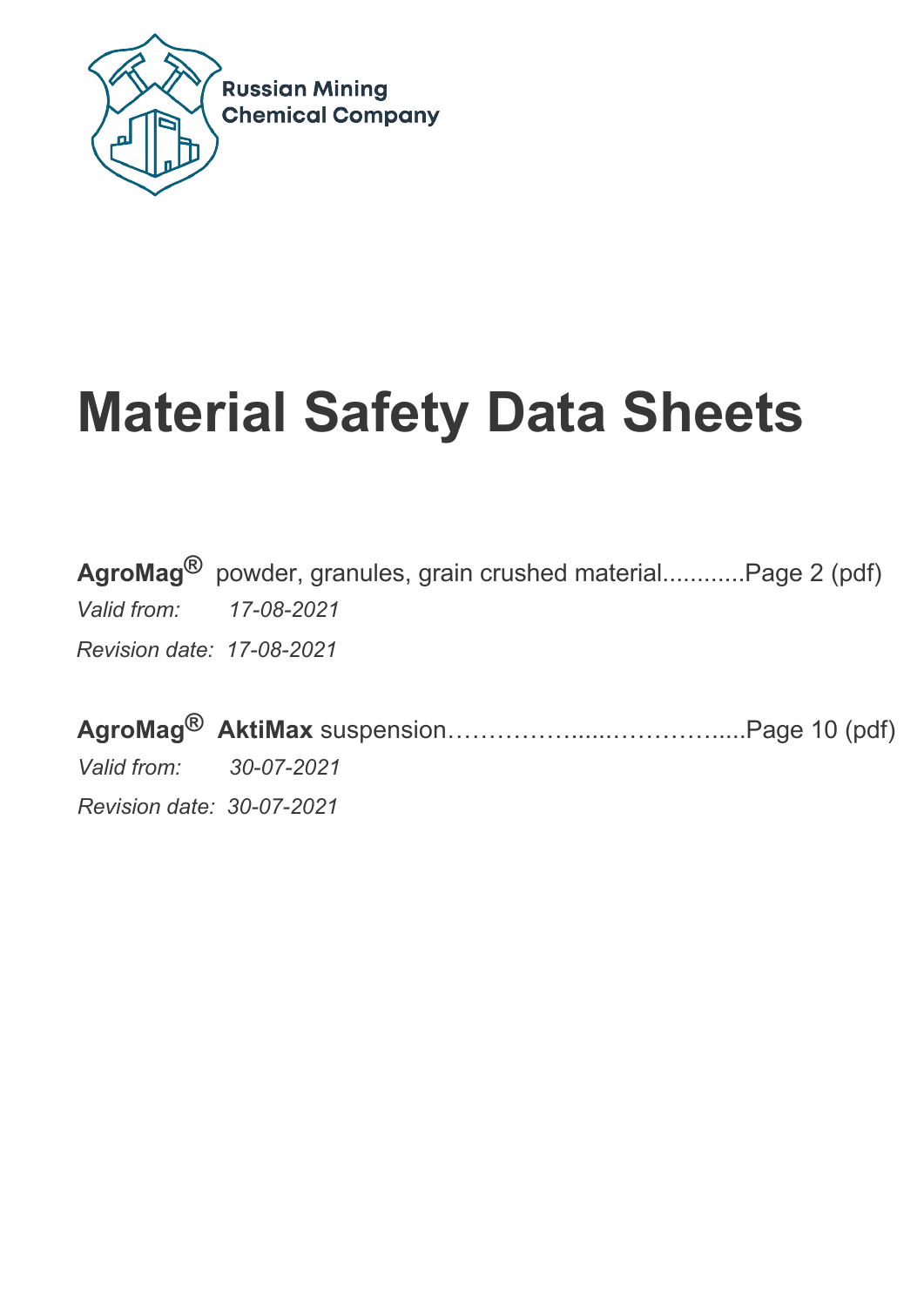# **Material Safety Data Sheet**

# **Russian Mining Chemical Company LLC**

**RMCC** 

According to Regulation (EU) 2020/878 *Revision date: 17-08-2021 Version number: 3 Valid from: 17-08-2021*

# **SECTION 1 - Identification of the substance/mixture and the company/undertaking:**

*1.1. Product identifier:*

| Trade name:                                                                                            | AgroMag® 0-300, AgroMag® 100-300, AgroMag® 600, AgroMag 800,<br>AgroMag® 400-800, AgroMag® feed additive, AgroMag® ameliorant,<br>AgroMag® granular, AgroMag® 0-2000 |
|--------------------------------------------------------------------------------------------------------|----------------------------------------------------------------------------------------------------------------------------------------------------------------------|
| <b>Product Form:</b>                                                                                   | Powder, granules, grain crushed material                                                                                                                             |
| Synonyms:                                                                                              | Brucite, magnesium hydroxide                                                                                                                                         |
| <b>EINECS No:</b><br><b>CAS No:</b><br><b>Molecular Weight:</b><br><b>Chemical Formula:</b> $Mg(OH)_2$ | $215 - 170 - 3$<br>$1317 - 43 - 7$<br>58.3                                                                                                                           |

**Registration number:** not applicable (see section 15)

- *1.2. Relevant identified uses of the substance or mixture and uses advised against:*   **Use:**
	- *Anti-caking agent and source of Mg for AN, NPK, DAP, MAP fertilizers*
	- *Source of Mg for complex fertilizers mechanical mixtures*
	- *Source of Mg for animal feed and premixes*
	- *Magnesium fertilizer*

**Uses advised against (if any, by the supplier):** None

*1.3. Details of the supplier of the safety data sheet:*

Russian Mining Chemical Company LLC, 115093, Russia, Moscow, Pavlovskaya street 7/1

*1.4. Emergency Telephon*e *number*:

+7 (495) 789-65-30

# **SECTION 2 - Hazards Identification**

*2.1. Classification of the substance or mixture:* 

#### **Classification in accordance with Regulation (EU) 1272/2008** Not classified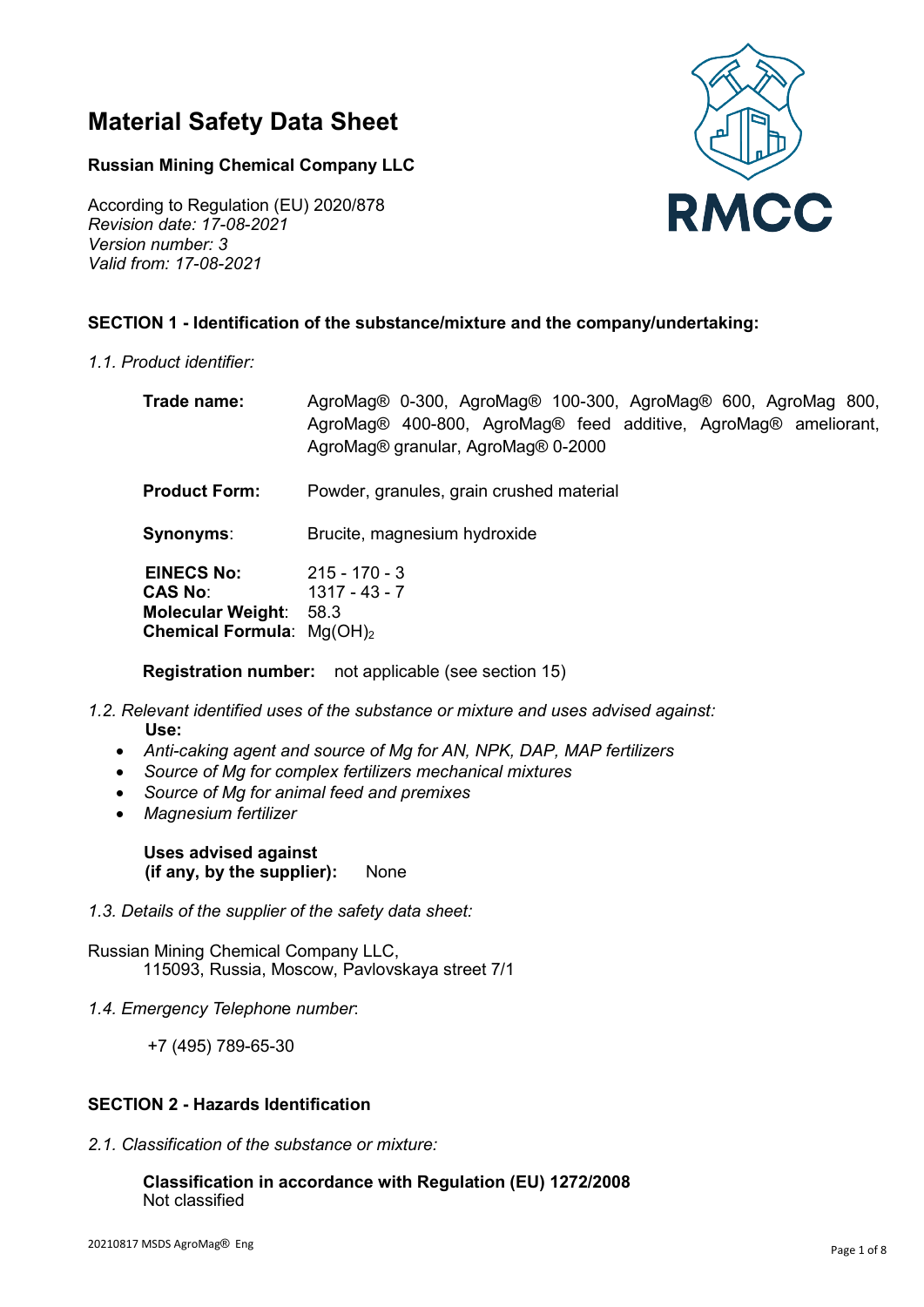#### *2.2. Label elements*:

Labelling (REGULATION (EC) No 1272/2008) *Precautionary statements Prevention* P260 Do not breathe dust.

#### *2.3. Other hazards*:

Formation of dust is possible. PBT: not relevant - no registration required. vPvB: not relevant - no registration required.

# **SECTION 3 - Composition / Information on ingredients**

*3.1. Substances:*

Product does not contain any substances to be mentioned according to criteria of section 3.1 annex II Regulation (EU) 1907/2006

| <b>Substance Name</b> | <b>CAS No</b> | <b>EC/List No</b> | %<br>(weight) | <b>REACH</b><br>registration                               | <b>Classification</b><br>according to<br><b>Regulation (EC) No</b><br>1278/2008 (CLP) |
|-----------------------|---------------|-------------------|---------------|------------------------------------------------------------|---------------------------------------------------------------------------------------|
| <b>Brucite</b>        | 1317-43-7     | 215-274-9         | 100 %         | Exempted<br>see regulation<br>987/2008: annex 5,<br>item 7 | Not classified                                                                        |

#### *3.2 Mixtures:*

Not applicable

#### **SECTION 4 - First aid measures**

*4.1. Description of first aid measures:*

Seek medical assistance if feeling unwell.

**Inhalation**: Remove victim to fresh air and keep at rest in a position comfortable for breathing.

**Skin contact**: Wash with plenty of water. Wash contaminated clothing.

**Eye contact**: Rinse out with plenty of water. Do not rub eyes.

**Ingestion**: Rinse out mouth with plenty of water and spit out the fluid. After swallowing large amounts: induce vomiting.

#### *4.2. Most important symptoms and effects, both acute and delayed:*

**Inhalation**: Dust can cause temporary irritation of upper respiratory tract.

**Skin contact:** Can cause irritation, drying, chapping,

**Eye contact**: Can cause irritation, redness, tearing, burning.

**Ingestion**: In large quantities causes irritation, nausea and gastrointestinal upset.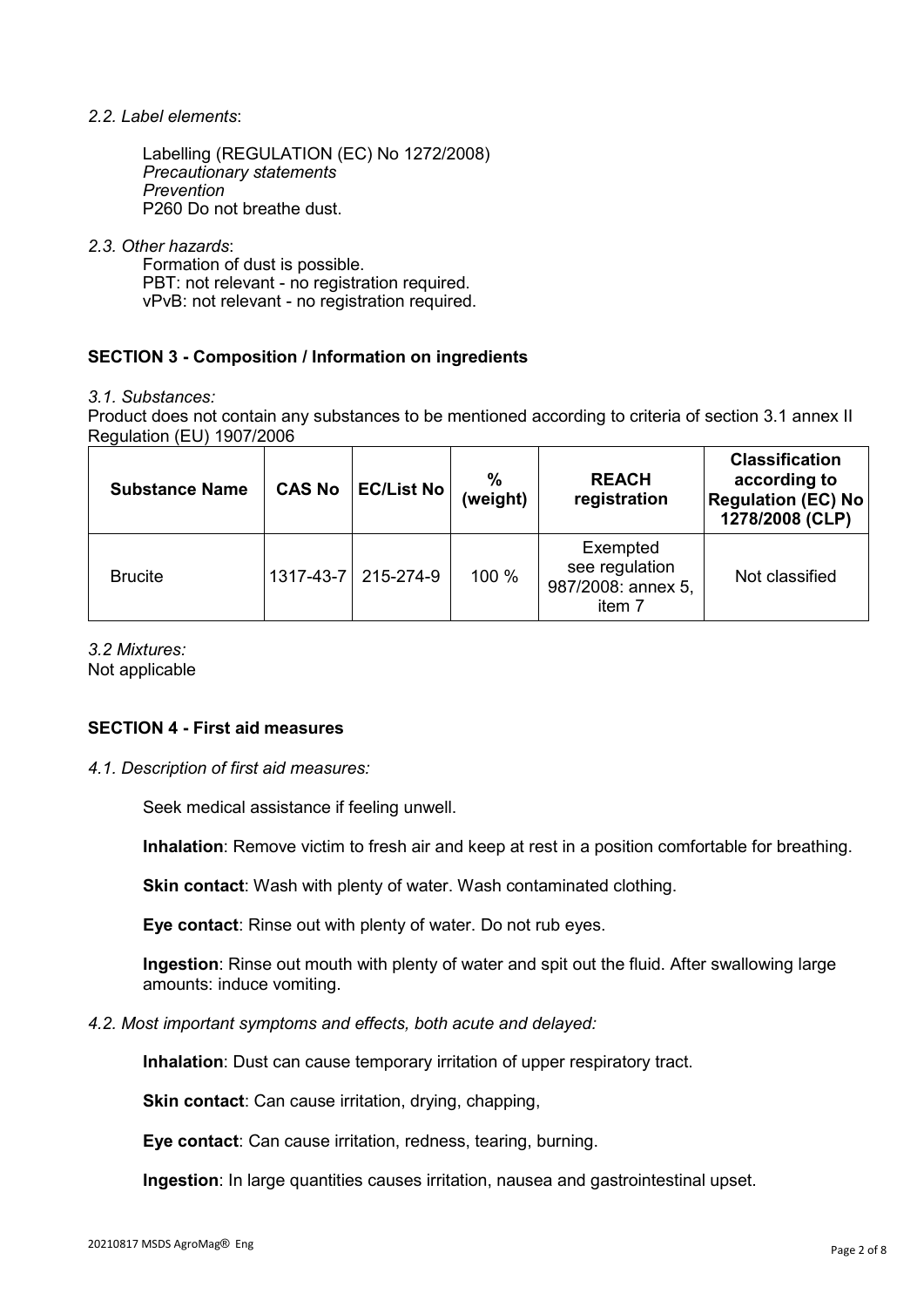#### *4.3. Indication of any immediate medical attention and special treatment needed:*

not appropriate

# **SECTION 5 - Firefighting measures**

*5.1. Extinguishing Media*:

**Suitable extinguishing media**: No limitations. Adjust extinguishing media to the surrounding fire.

*5.2. Special hazards arising from the substance or mixture:*

The substance is not combustible, not explosive and not flammable. Magnesium hydroxide has a flame retardant effect.

*5.3. Advice for firefighters:*

Use extinguishing media most appropriate for the surrounding fire. Firefighters should wear the usual protective clothing and self-contained breathing apparatus.

#### **SECTION 6 - Accidental release measures**

- *6.1. Personal precautions, protective equipment and emergency procedures:*  Do not inhale dust. Avoid generation of dust, skin contact and eye contact.
- *6.2. Environmental precautions:* Avoid to enter large quantities in sewerage system.
- 6.3. *Methods and material for containment and cleaning up:*

Collect spillage with a shovel and put into a closed container. Clean up affected surface with dry method (or flush with water). Avoid generation of dust.

6.4. *Reference to other sections:* not appropriate

# **SECTION 7 - Handling and storage**

*7.1. Precautions for safe handling:*

Avoid any operation leading to the formation of excess of dust. Observe the exposure limit values in accordance with regulation. Avoid inhaling dust and fumes when in their presence or ingestion of the product. Wash after handling thoroughly every surface of the body that has come into contact with the product. Do not eat, drink or smoke when using the product.

Clean working area frequently to avoid buildup of dust.

*7.2. Conditions for safe storage, including any incompatibilities:*

Dry storage required. Protect from moisture. Keep containers closed. Storage temperature: no restrictions. Avoid contact with incompatibles mentioned under item 10.

*7.3. Specific end use(s):* No information available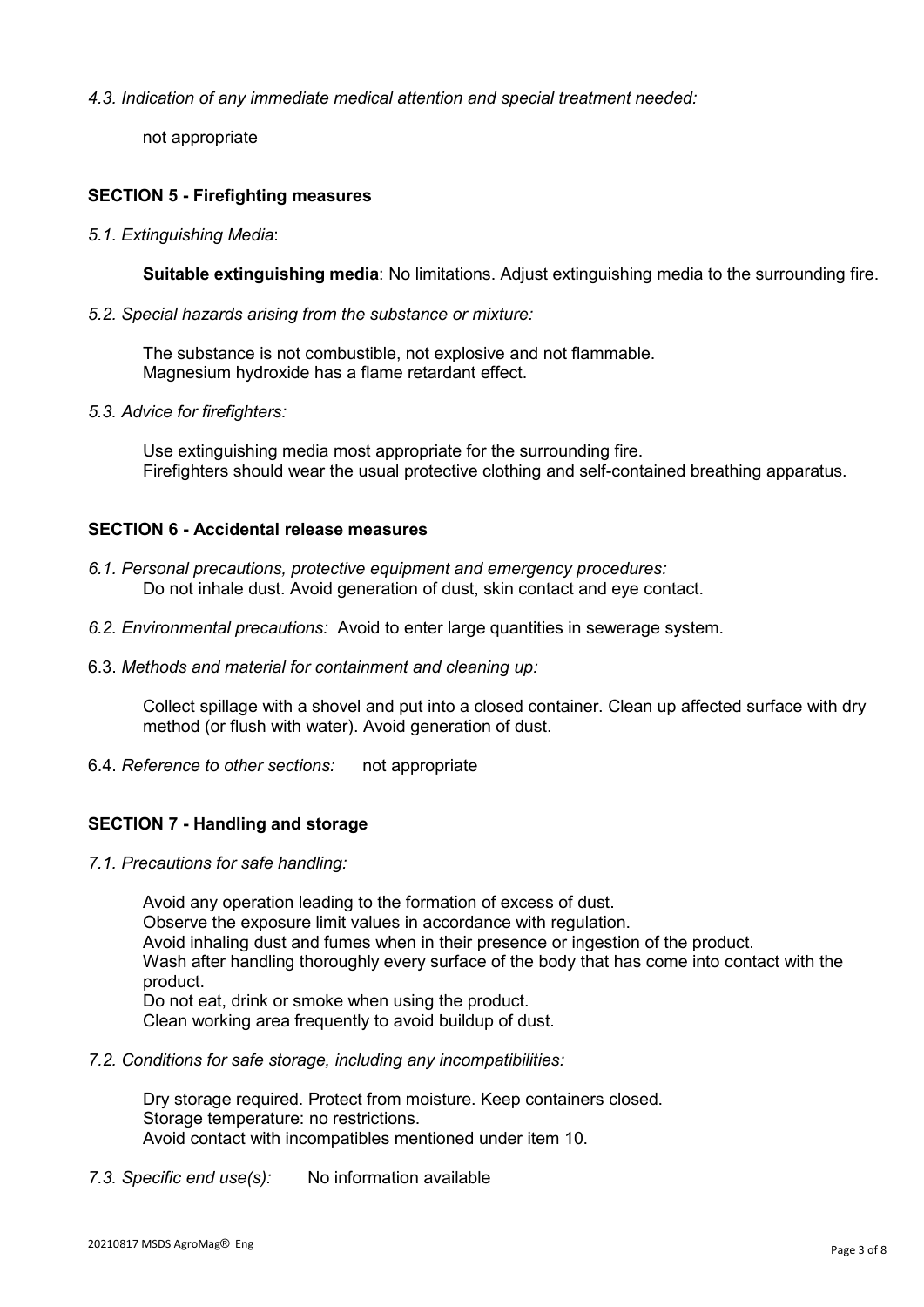# **SECTION 8 - Exposure controls / Personal protection**

*8.1. Control parameters:*

#### **Germany (Allgemeiner Staubgrenzwert):**

|                                              | 10 mg/m $3$ | einatembare Staubfraktion, E-Staub (inhalable dust)         |  |
|----------------------------------------------|-------------|-------------------------------------------------------------|--|
|                                              | 3 mg/ $m3$  | alveolengängige Staubfraktion, A-Staub (respirable<br>dust) |  |
| <b>Netherlands (MAC):</b>                    |             |                                                             |  |
|                                              | 10 mg/ $m3$ | inhaleerbaar stof (inhalable dust)                          |  |
|                                              | 5 mg/ $m3$  | respirabel stof (respirable dust)                           |  |
| USA:                                         |             |                                                             |  |
| ACGIH (TLV-TWA)                              | 10 mg/ $m3$ | total dust                                                  |  |
|                                              | 5 mg/ $m3$  | respirable dust                                             |  |
| OSHA (PEL-TWA)                               | 15 mg/ $m3$ | total dust                                                  |  |
|                                              | 5 mg/ $m3$  | respirable dust                                             |  |
| <b>United Kingdom:</b>                       |             |                                                             |  |
|                                              | 10 mg/ $m3$ | inhalable dust                                              |  |
|                                              |             | $4 \text{ mg/m}^3$ respirable dust                          |  |
| Finland, Spain, Italy, Zwitzerland:          |             |                                                             |  |
|                                              | 10 mg/ $m3$ | inhalable dust                                              |  |
|                                              |             | $3 \text{ mg/m}^3$ respirable dust                          |  |
| Australia, Austria, Sweden, France, Denmark: |             |                                                             |  |
|                                              |             | 10 mg/ $m3$ inhalable dust                                  |  |
|                                              | 5 mg/ $m3$  | respirable dust                                             |  |
| <b>Other countries:</b>                      |             | Please inform at your national authorities.                 |  |

#### *8.2. Exposure controls:*

**Appropriate Engineering Controls**: Use process enclosures, local exhaust ventilation or other engineering controls to keep air-borne levels below recommended exposure limits (see section 8.1).

#### **Individual Protection Measures**:

**Eye / face protection:** Use safety glasses with side protection complying with an approved standard

**Hand protection:** Impervious protective gloves are recommended complying with an approved standard

**Skin protection:** It is recommended to wear impervious clothing and shoes to prevent repeated or prolonged skin contact.

**Respiratory protection:** Wear dust mask (minimum filter type P2) complying with an approved standard

**Thermal hazards:** not identified

**Environmental exposure controls:** no information available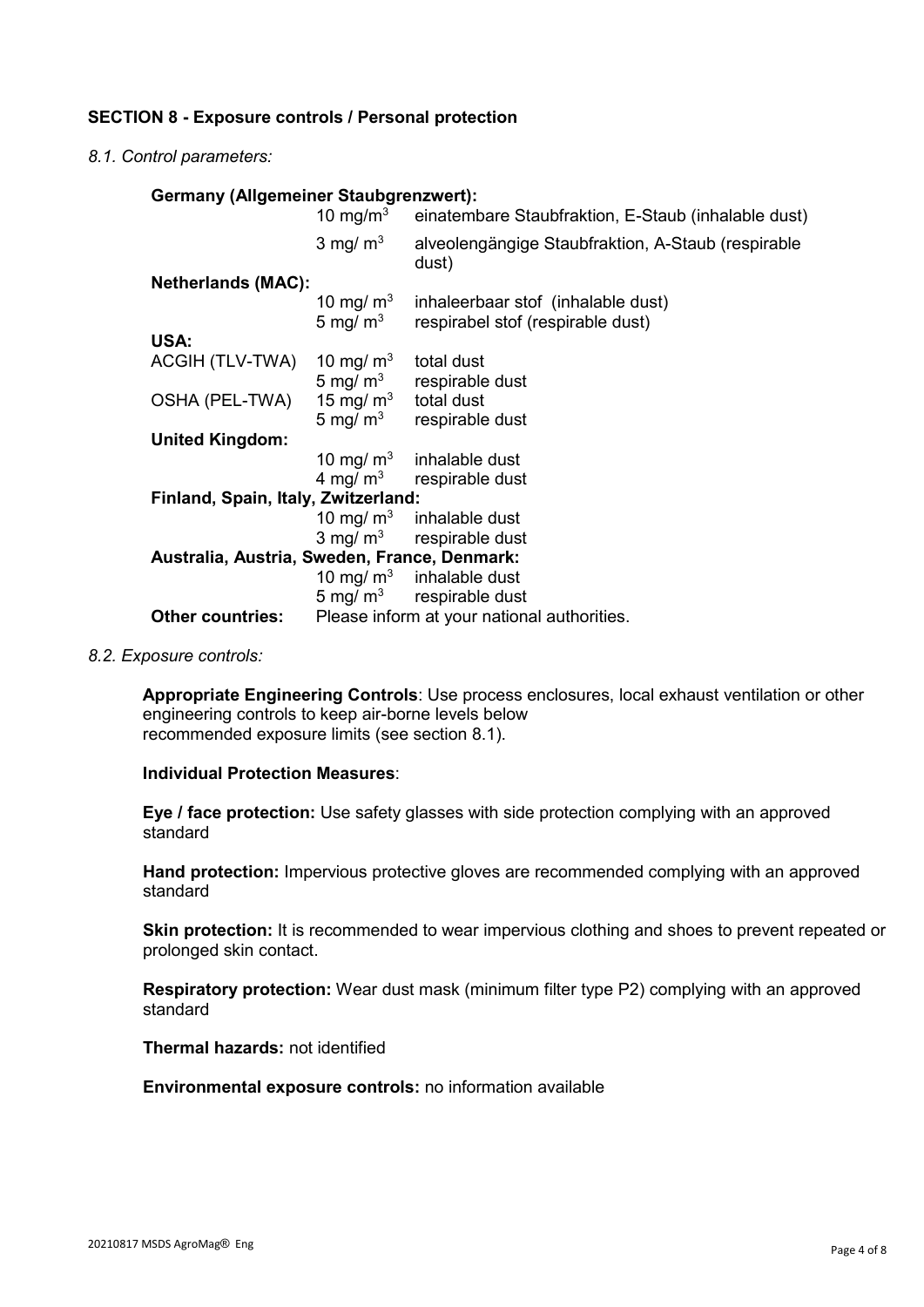#### **SECTION 9 - Physical and chemical parameters**

*9.1. Information on basic physical and chemical properties:*

| nomianon on pasic priysical and chemical properties. |                                           |
|------------------------------------------------------|-------------------------------------------|
| Physical state:                                      | solid, granule, powder or chipped product |
| Colour:                                              | white                                     |
| Odour:                                               | odourless                                 |
| Melting point/freezing point:                        | not applicable, decomposition at 350°C    |
| Boiling point or initial boiling                     | not applicable, decomposition at 350°C    |
| point and boiling range:                             |                                           |
| Flammability:                                        | not flammable                             |
| Lower and upper explosion limit:                     | not applicable                            |
| Flash point:                                         | not applicable                            |
| Auto-ignition                                        | not applicable                            |
| temperature:                                         |                                           |
| Decomposition                                        | ca 350°C                                  |
| temperature:                                         |                                           |
| pH:                                                  | ca. 10 (10 % suspension in water)         |
| Kinematic viscosity:                                 | not applicable (solid)                    |
| Solubility:                                          |                                           |
| in water (20°C):                                     | almost insoluble                          |
| in alcohols:                                         | insoluble                                 |
| <b>Partition coefficient</b>                         | not applicable                            |
| n-octanol/water (log value):                         |                                           |
| Vapour pressure:                                     | not applicable (not volatile)             |
|                                                      |                                           |
| Relative density:                                    | Bulk (loose) density 350 - 1500 g/l       |
|                                                      | (depending on the grade and grain-size)   |
| Relative vapour density:                             | not applicable (not volatile)             |
|                                                      |                                           |
| Evaporation rate:                                    | not applicable                            |
| Explosive limits:                                    | not applicable                            |
| Viscosity:                                           | not applicable (solid)                    |
| Explosive properties:                                | not explosive                             |
| Oxidizing properties:                                | not applicable                            |
|                                                      |                                           |

*9.2. Other information:* 

*9.2.1 Information with Regard to Physical Hazard Classes:* none *9.2.2 Other Safety Characteristics:* none

#### **SECTION 10 - Stability and reactivity**

- *10.1. Reactivity:* Reacts vigorously with strong acids.
- *10.2. Chemical Stability:* Chemically stable up to the decomposition temperature. Above 350°C decomposition to magnesium oxide and water.
- *10.3. Possibility of hazardous Reactions:* see 10.1.
- *10.4. Conditions to avoid:* No information available
- *10.5. Incompatible materials:* See 10.1.
- *10.6. Hazardous decomposition products:* No hazardous decomposition products: decomposes to magnesium oxide and water.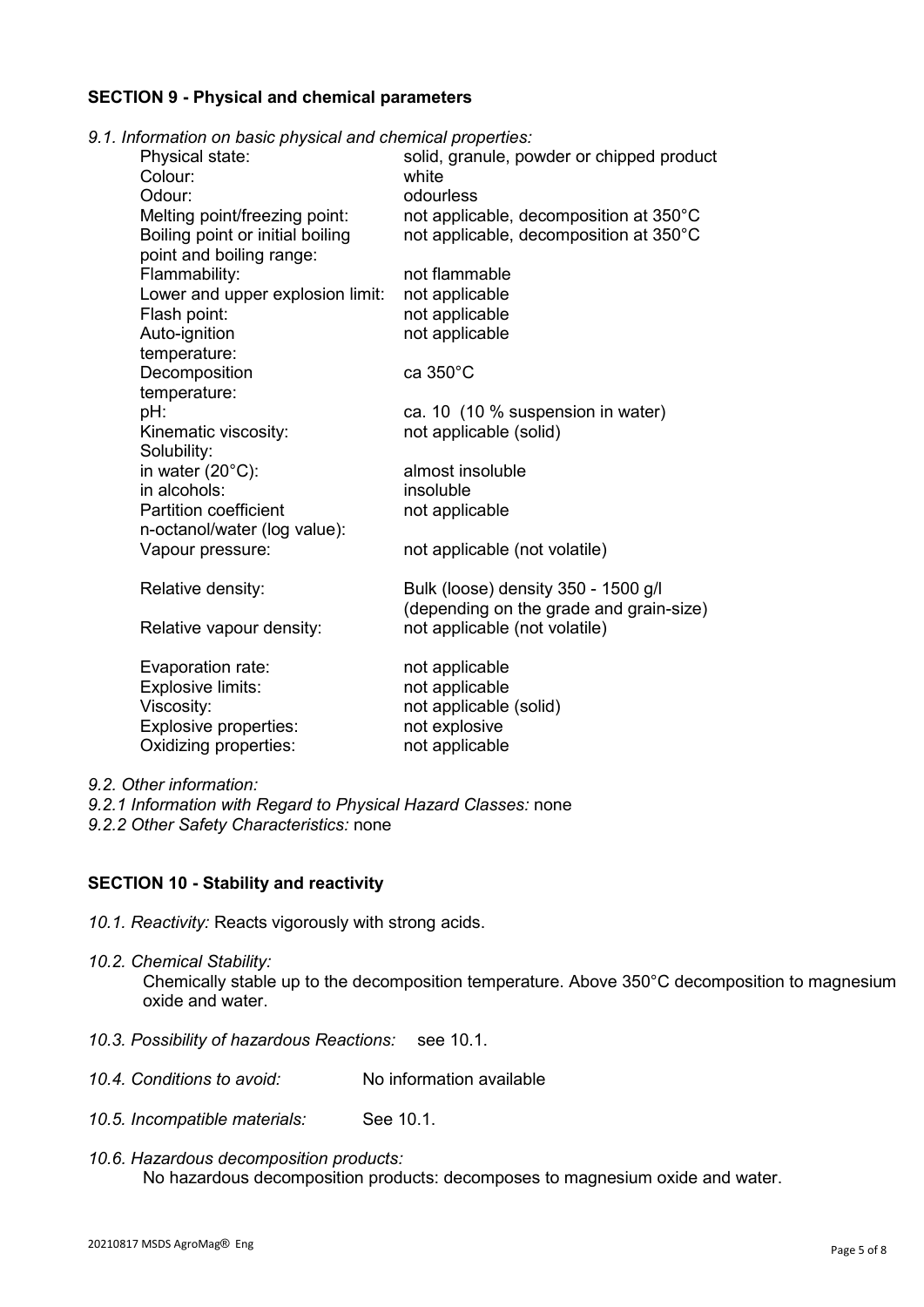# **SECTION 11 - Toxicological information**

General information: Not classified as dangerous goods under Regulation (EU) 1272/2008

#### *11.1. Information on Toxicological Effects – Product:*

| <b>Acute toxicity:</b><br><b>Skin corrosion / irritation:</b> | None<br>Not absorbed by intact skin. Intimate contact of<br>the skin with magnesium hydroxide can cause<br>temporary irritation, drying and chapping. |
|---------------------------------------------------------------|-------------------------------------------------------------------------------------------------------------------------------------------------------|
| Serious eye damage / irritation:                              | Can cause temporary eye irritation.                                                                                                                   |
| <b>Respiratory or skin sensitation:</b>                       | Short-term inhalation of magnesium hydroxide<br>dust or fume can cause temporary irritation of<br>upper respiratory tract, nose and skin.             |
| Germ cell mutagenicity:                                       | No known studies. Not considered to be<br>mutagenic in general.                                                                                       |
| Carcinogenicity:                                              | Substance is not classified as carcinogenic under<br>ACGIH, NIOSH, IARC, NTP or OSHA.                                                                 |
| <b>Reproductive toxicity:</b>                                 | Not available                                                                                                                                         |
| <b>STOT-single exposure:</b>                                  | Not available                                                                                                                                         |
| <b>STOT-repeated exposure:</b>                                | Not available                                                                                                                                         |
| <b>Aspiration hazard:</b>                                     | Not available                                                                                                                                         |

*11.2. Information on other hazards:* 

*11.2.1. Endocrine disrupting properties:* no information available

*11.2.2. Other information:* Alkalinity: Being a mild alkali is mainly the cause for irritation of body tissues.

#### **SECTION 12 - Ecological information**

- *12.1. Toxicity:*  Hazardous to the aquatic environment, short-term (acute): Not classified Hazardous to the aquatic environment, long-term (chronic): Not classified
- *12.2. Persistence and degradability:*

Magnesium hydroxide is nearly insoluble in water. By reaction with acids and neutralization magnesium hydroxide is slowly degraded.

*12.3. Bio accumulative potential:*

Due to its ionic nature it is not a candidate for bioaccumulation.

*12.4. Mobility in soil:* 

Low because of the structure and physicochemical characteristics.

| 12.5. Results of PBT assessment:      | not relevant<br>(no registration required) |  |
|---------------------------------------|--------------------------------------------|--|
| Results of vPvB assessment:           | not relevant<br>(no registration required) |  |
| 12.6 Endocrine disrupting properties: | Not applicable                             |  |
| 12.7. Other adverse effects:          | Not identified                             |  |

#### **SECTION 13 - Disposal considerations**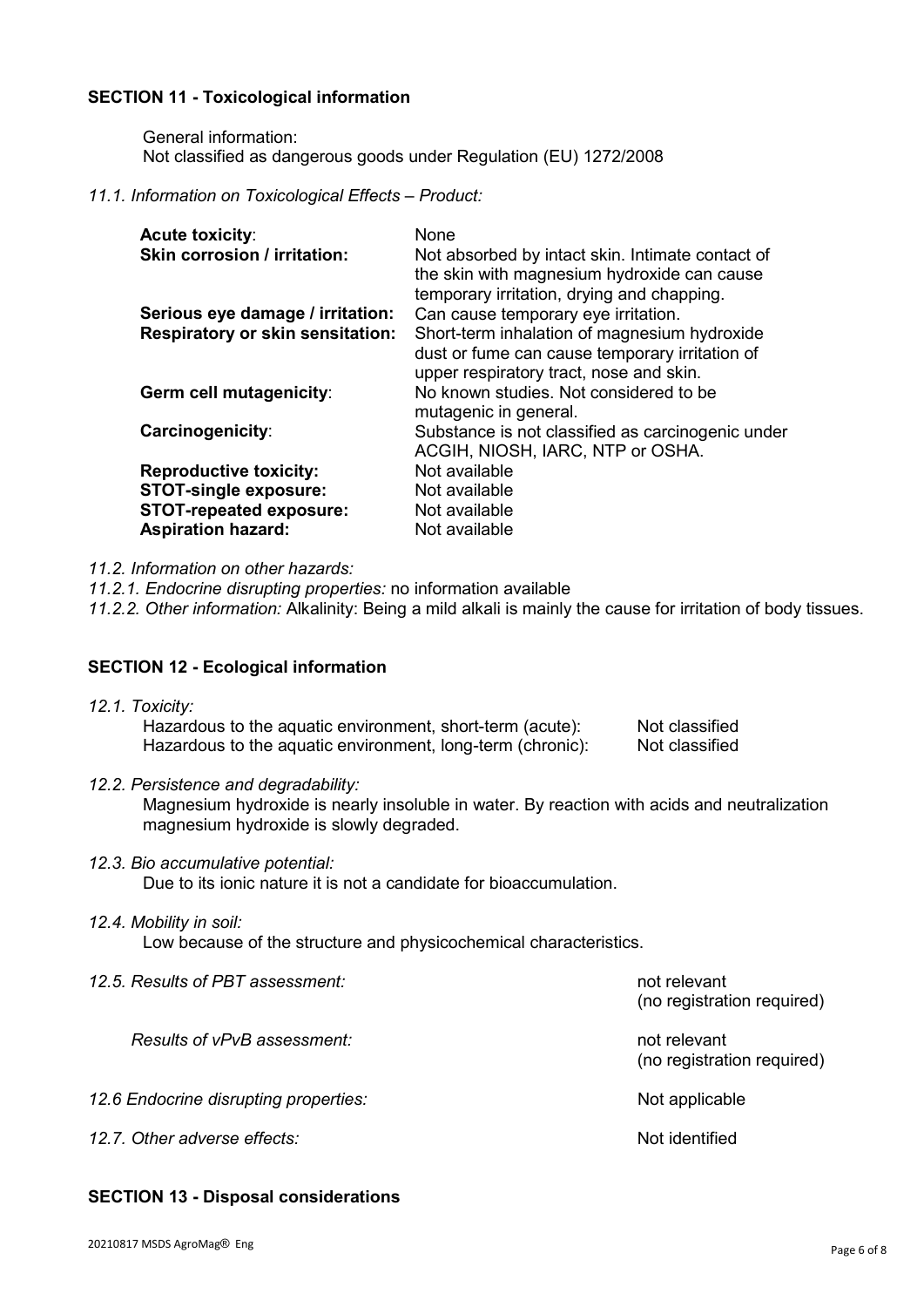Chemical residues generally are considered as special waste. Therefore we recommend to contact the authorities in charge or approved waste disposal companies how to dispose of the waste. The disposal has to be done in compliance with national and regional regulations.

#### *13.1 Waste treatment methods:*

Disposal must be done according to official regulations. Do not discharge into drains or the environment. Do not dispose of domestic waste

# **SECTION 14 - Transport information**

| 14.1. UN number or ID number:                                    | Not applicable |
|------------------------------------------------------------------|----------------|
| 14.2. UN proper shipping name:                                   | Not applicable |
| 14.3. Transport Hazard Class:                                    | Not applicable |
| 14.4. Packing group:                                             | Not applicable |
| 14.5. Environmental hazards:                                     | Not applicable |
| 14.6. Special precautions for user:                              | Not applicable |
| 14.7. Maritime transport in bulk according<br>to IMO instruments | Not applicable |

# **SECTION 15 – Regulatory information**

*15.1. Safety, health and environmental regulations / legislation specific for the substance or mixture:* 

# **Europe:**

Contains no REACH substances with Annex XVII restrictions.

Contains no substances on the REACH candidate list.

Contains no REACH Annex XIV substances.

Contains no substances subjected to Regulation (EU) No 649/2012 of the European Parliament of the Council of 4 July 2012 concerning the export and import of hazardous chemicals.

Contains no substances subjected to Regulation (EU) No 2019/1021 of the European Parliament of the Council of 20 June 2019 on persistent organic pollutants.

The substance is exempted from the obligation to register according to Regulation 1907/2006 (REACH) as natural magnesium hydroxide is a mineral occurring in nature. See Regulation 987/2008: annex 5, item 7.

# **USA:**

US Federal Regulations: No additional information available

US State Regulations: No additional information available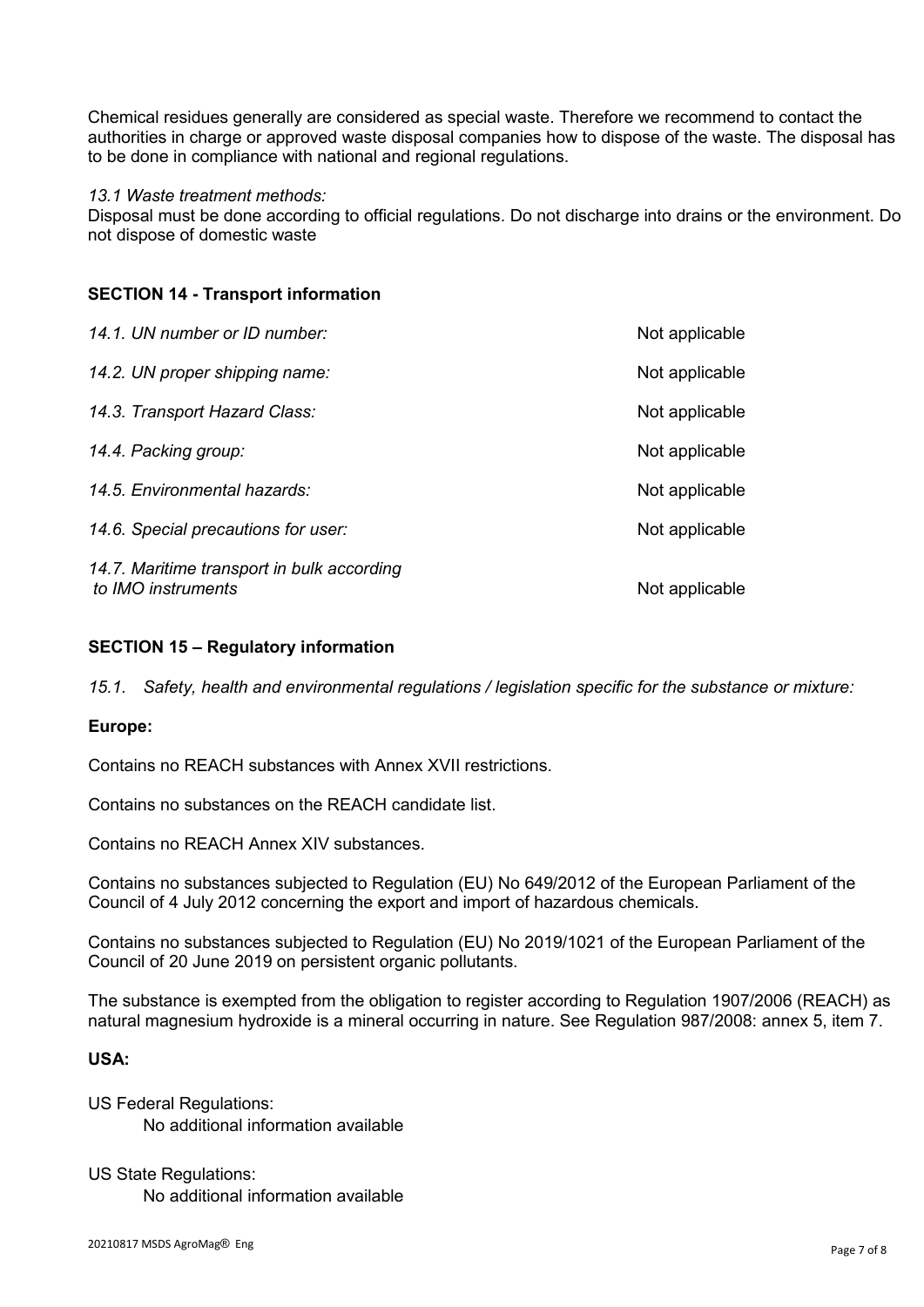#### 15.2. Chemical safety assessment and the matrix of the Not applicable

#### **SECTION 16 - Other information**

Used abbreviations and acronyms can be looked up at [www.wikipedia.org.](http://www.wikipedia.org/)

The information in this Safety Data Sheet is based on our present knowledge and experience. The Safety Data Sheet characterizes the product with regard to the appropriate safety precautions. The information does not represent a guarantee of the properties of the product.

Party Responsible for the Preparation of This Document Russian Mining Chemical Company LLC, 115093, Russia, Moscow, Pavlovskaya street 7/1 Emergency telephone number: +74957896530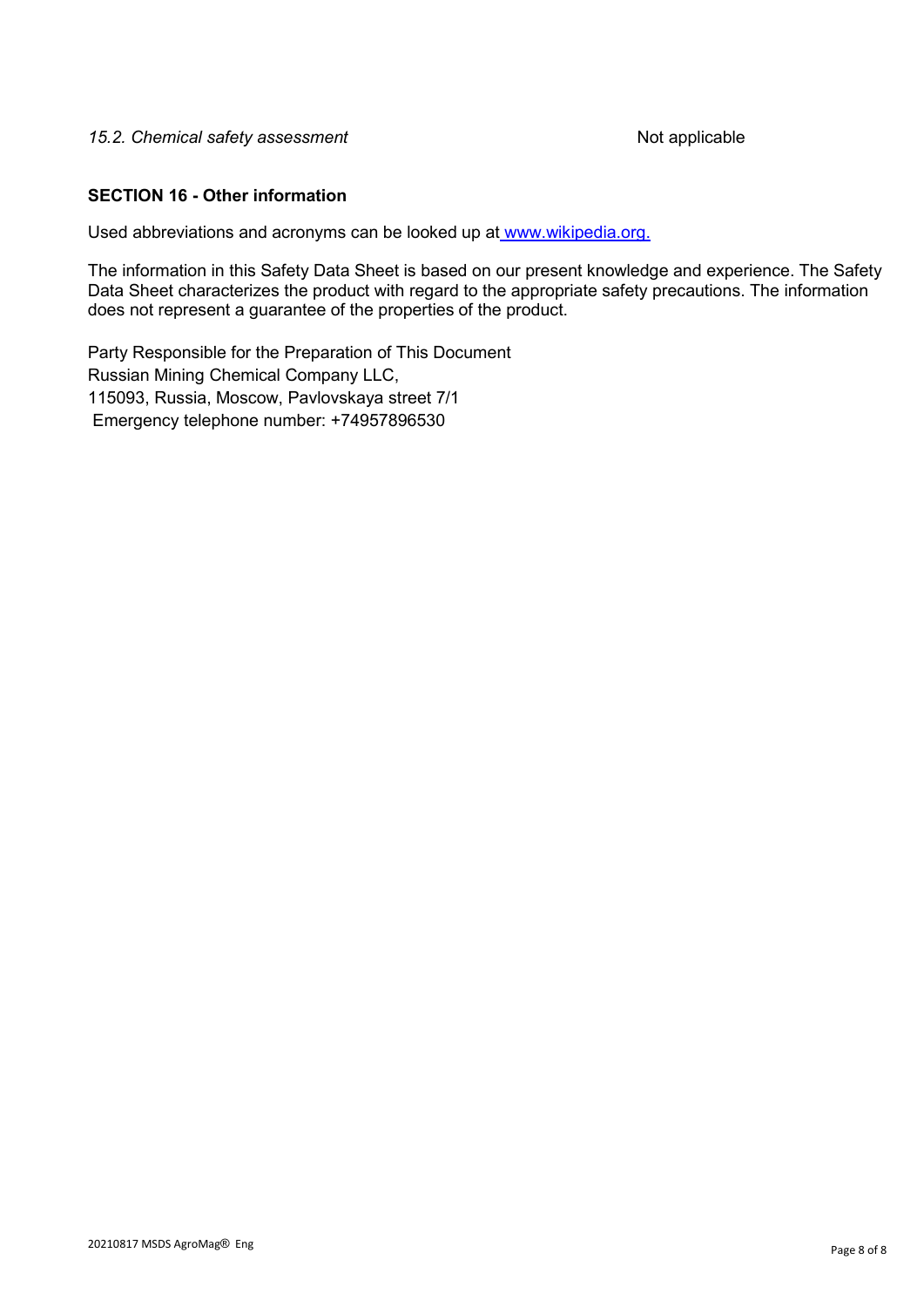# **Material Safety Data Sheet**

# **Russian Mining Chemical Company LLC**

According to Regulation (EU) 2020/878 *Revision date: 30-07-2021 Version number: 1 Valid from: 30-07-2021* 

# **SECTION 1 - Identification of the substance/mixture and of the company/undertaking:**

*1.1. Product identifier:*

| Trade name:          | AgroMag® AktiMax |
|----------------------|------------------|
| <b>Product Form:</b> | suspension       |

**Registration number:** not applicable (see section 15)

*1.2. Relevant identified uses of the substance or mixture and uses advised against:*   **Use:**Liquid magnesium-nitrogen fertilizer

#### **Uses advised against (if any, by the supplier):** None

*1.3. Details of the supplier of the safety data sheet:*

Russian Mining Chemical Company LLC, 115093, Russia, Moscow, Pavlovskaya street 7/1

*1.4. Emergency telephon*e *number*:

+7 (495) 789-65-30

#### **SECTION 2 - Hazards Identification**

*2.1 Classification of the substance or mixture:* 

#### **Classification in accordance with Regulation (EU) 1272/2008** Not classified

*2.2 Label Elements:* 

#### **Classification in accordance with Regulation (EU) 1272/2008** No labeling applicable

*2.3* Oth*er Hazards:* 

Exposure may aggravate those with pre-existing eye, skin, or respiratory conditions. PBT: not relevant - no registration required. vPvB: not relevant - no registration required.

# **SECTION 3 - Composition / Information on ingredients**

*3.1. Substances:*

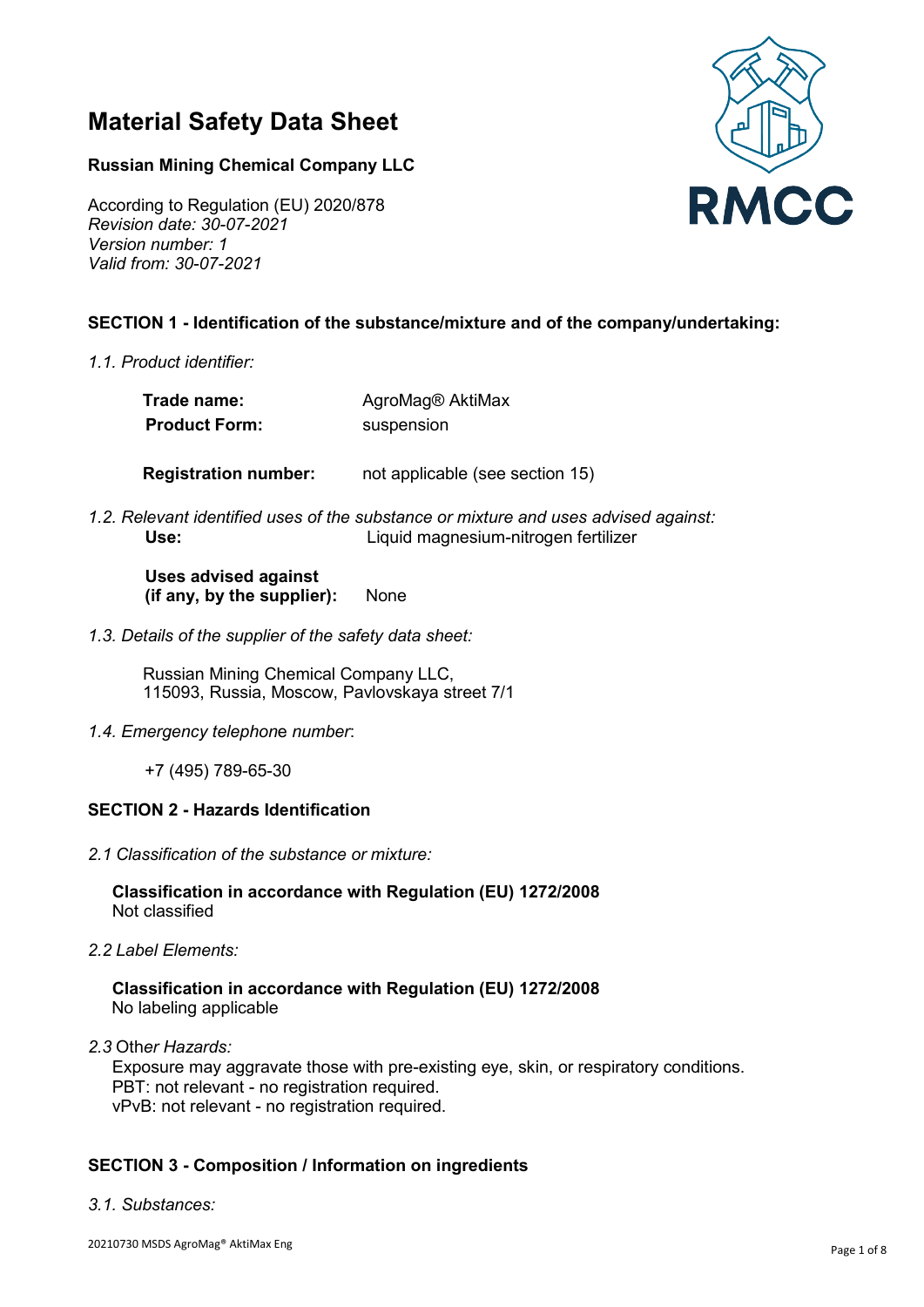# Not applicable

# *3.2 Mixtures:*

Naturally occurring substance aqueous dispersion

Mixture does not contain any substances to be mentioned according to criteria of section 3.2 annex II Regulation (EU) 1907/2006

| <b>Substance Name</b> | <b>CAS No</b> | <b>EC/List No</b>   | %<br>(weight) | <b>REACH</b><br>registration                               | <b>Classification</b><br>according to<br><b>Regulation (EC) No</b><br>1278/2008 (CLP) |
|-----------------------|---------------|---------------------|---------------|------------------------------------------------------------|---------------------------------------------------------------------------------------|
| <b>Brucite</b>        |               | 1317-43-7 215-274-9 | 50-65         | Exempted<br>see regulation<br>987/2008: annex 5,<br>item 7 | Not classified                                                                        |

#### **SECTION 4 - First aid measures**

*4.1. Description of first aid measures:*

Seek medical assistance if feeling unwell.

**Inhalation**: not applicable.

**Skin contact**: Wash with plenty of water. Wash contaminated clothing.

**Eye contact**: Rinse out with plenty of water. Do not rub eyes.

**Ingestion**: Rinse out mouth with plenty of water and spit out the fluid. After swallowing large amounts: induce vomiting.

*4.2. Most important symptoms and effects, both acute and delayed:*

**Inhalation**: not applicable.

**Skin contact:** Can cause irritation, drying, chapping,

**Eye contact**: Can cause irritation, redness, tearing, burning.

**Ingestion**: In large quantities causes irritation, nausea and gastrointestinal upset.

*4.3. Indication of any immediate medical attention and special treatment needed:*

not appropriate

# **SECTION 5 - Firefighting measures**

*5.1. Extinguishing media*:

**Suitable extinguishing media**: No limitations. Adjust extinguishing media to the surrounding fire.

*5.2. Special hazards arising from the substance or mixture:*

The substance is not combustible, not explosive and not flammable.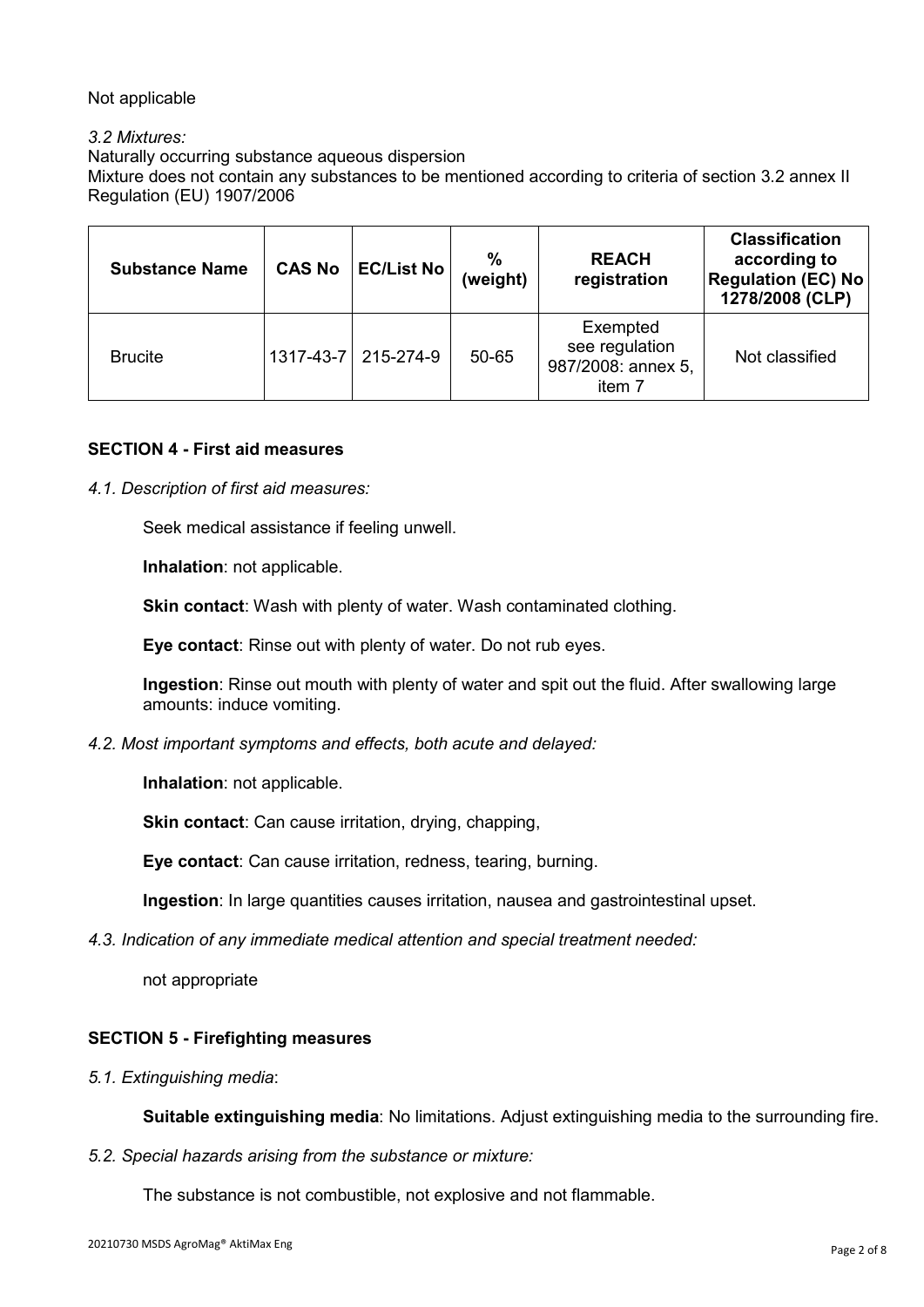Magnesium hydroxide is a flame retardant.

*5.3. Advice for firefighters:*

Use extinguishing media most appropriate for the surrounding fire. Firefighters should wear the usual protective clothing and self-contained breathing apparatus.

#### **SECTION 6 - Accidental release measures**

- *6.1. Personal precautions, protective equipment and emergency procedures:*  Avoid skin contact and eye contact.
- *6.2. Environmental precautions:*

Avoid to enter large quantities in sewerage system.

*6.3. Methods and material for containment and cleaning up:*

Collect liquid spillage with adsorbent material and put into a closed container. Clean up affected surface (sweeping, shovelling) and collect the material in appropriate container for disposal.

Dispose in accordance with official regulations.

*6.4. Reference to other sections:* not appropriate

# **SECTION 7 - Handling and storage**

*7.1 Precautions for safe handling*

Hygiene Measures: Handle in accordance with good industrial hygiene and safety procedures. Wash hands and other exposed areas with mild soap and water before eating, drinking, or smoking and again when leaving work.

#### *7.2 Conditions for safe storage, including any incompatibilities*

Technical Measures: Comply with applicable regulations. Storage Conditions: Store the suspension in the temperature range from +2 to +35°C, and keep away from direct UV light. Keep container closed when not in use.

Incompatible Materials: chloride and phosphate water soluble metal salts, strong acids, strong bases, strong oxidizers, halogenated compounds, reactive metal powders.

7.3 Specific end use(s)

For use in environmental applications such as industrial process streams, industrial and municipal wastewater treatment, exhaust gas treatment in scrubbers etc.

# **SECTION 8 - Exposure controls / personal protection**

*8.1. Control parameters:*

#### **Germany (Allgemeiner Staubgrenzwert):**

10 mg/m3 einatembare Staubfraktion, E-Staub (inhalable dust)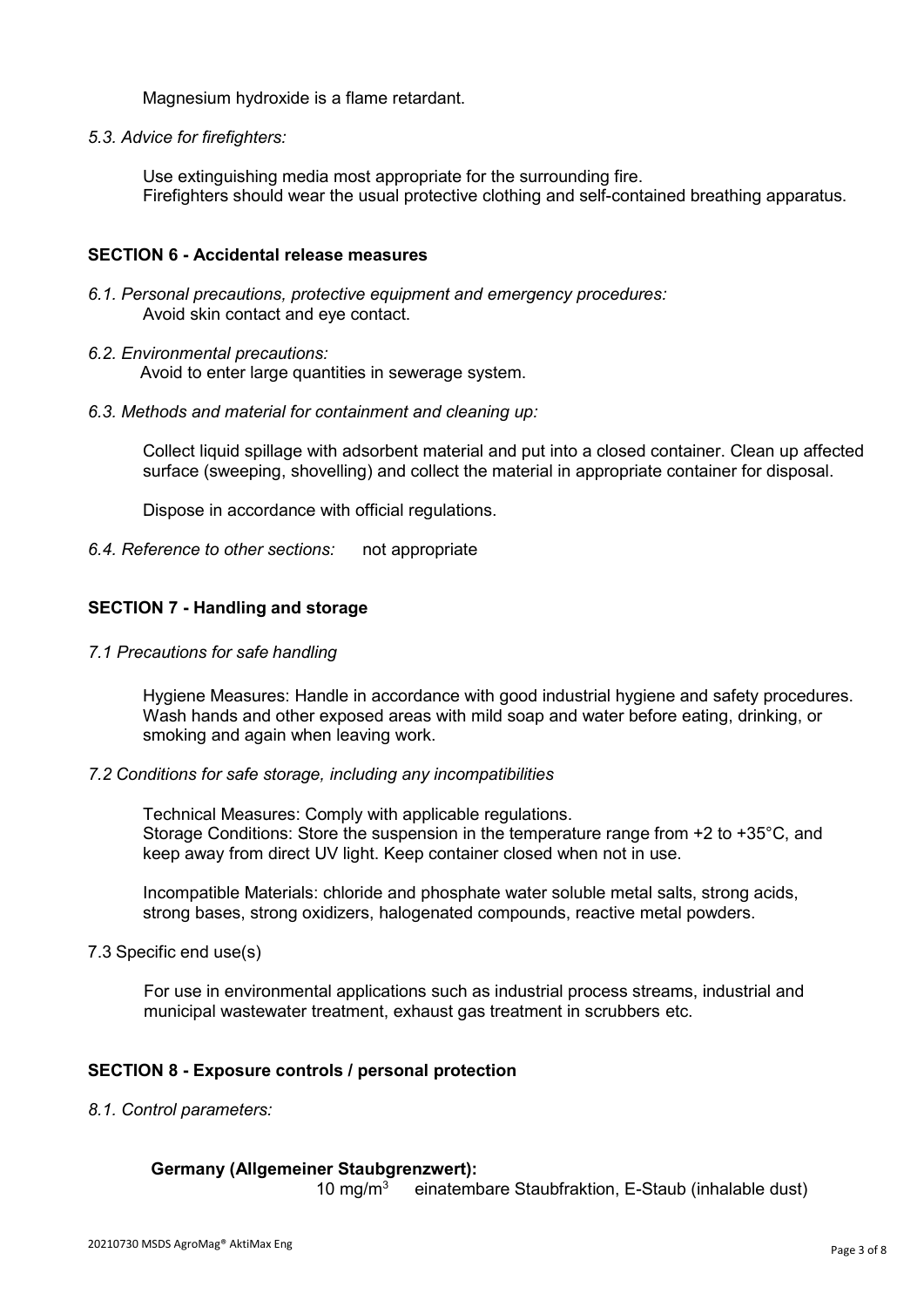|                                              | $3 \text{ mg/m}^3$        | alveolengängige Staubfraktion, A-Staub (respirable<br>dust)             |  |
|----------------------------------------------|---------------------------|-------------------------------------------------------------------------|--|
| <b>Netherlands (MAC):</b>                    |                           |                                                                         |  |
|                                              | 10 mg/ $m3$<br>5 mg/ $m3$ | inhaleerbaar stof (inhalable dust)<br>respirabel stof (respirable dust) |  |
| USA:                                         |                           |                                                                         |  |
| ACGIH (TLV-TWA) $10 \text{ mg/m}^3$          |                           | total dust                                                              |  |
|                                              |                           | 5 mg/ $m3$ respirable dust                                              |  |
| OSHA (PEL-TWA)                               | 15 mg/ $m3$               | total dust                                                              |  |
|                                              | 5 mg/ $m3$                | respirable dust                                                         |  |
| <b>United Kingdom:</b>                       |                           |                                                                         |  |
|                                              | 10 mg/ $m3$               | inhalable dust                                                          |  |
|                                              |                           | $4 \text{ mg/m}^3$ respirable dust                                      |  |
| Finland, Spain, Italy, Zwitzerland:          |                           |                                                                         |  |
|                                              | 10 mg/ $m3$               | inhalable dust                                                          |  |
|                                              |                           | $3 \text{ mg/m}^3$ respirable dust                                      |  |
| Australia, Austria, Sweden, France, Denmark: |                           |                                                                         |  |
|                                              |                           | 10 mg/ $m3$ inhalable dust                                              |  |
|                                              | 5 mg/ $m3$                | respirable dust                                                         |  |
| <b>Other countries:</b>                      |                           | Please inform at your national authorities.                             |  |

#### *8.2. Exposure controls:*

#### **Appropriate Engineering Controls**:

Good general ventilation should be sufficient to control worker exposure to airborne contaminants. If this product contains ingredients with exposure limits, use process enclosures, local exhaust ventilation or other engineering controls to keep worker exposure below any recommended or statutory limits.

Hygiene measures : Wash hands, forearms and face thoroughly after handling chemical products, before eating, smoking and using the lavatory and at the end of the working period. Wash contaminated clothing before reusing. A washing facility or water for eye and skin cleaning purposes should be present

#### **Individual Protection Measures**:

**Eye / face protection:** Use safety glasses with side protection complying with an approved standard

**Hand protection:** Impervious protective gloves are recommended complying with an approved standard

**Skin protection:** It is recommended to wear impervious clothing and shoes to prevent repeated or prolonged skin contact.

**Respiratory protection:** no need at normal conditions of use

**Thermal hazards:** not identified

**Environmental exposure controls:** no information available

#### **SECTION 9 - Physical and chemical parameters**

*9.1. Information on basic physical and chemical properties:*

| Physical state: | Homogenous suspension |
|-----------------|-----------------------|
| Colour:         | white                 |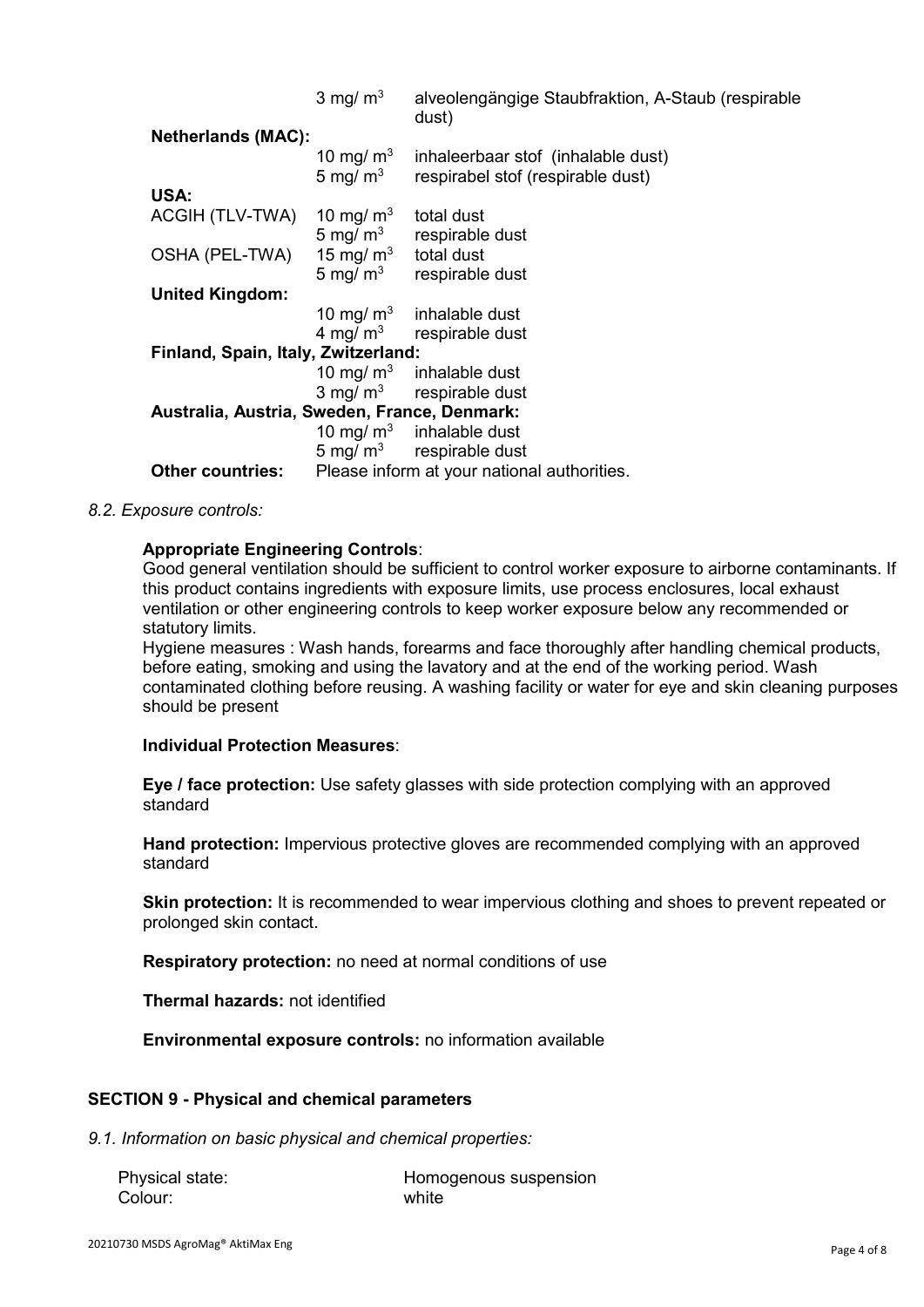| Odour:<br>Melting point/freezing point:                      | odourless<br>350°C (662°F) decomposes<br>$<$ 32 °F (0 °C) |
|--------------------------------------------------------------|-----------------------------------------------------------|
| Boiling point or initial boiling<br>point and boiling range: | 100 °C (212°F) for water component                        |
| Flammability:                                                | Not flammable                                             |
| Lower and upper explosion limit:                             | No data available                                         |
| Flash point:                                                 | No data available                                         |
| Auto-ignition                                                | No data available                                         |
| temperature:                                                 |                                                           |
| Decomposition                                                | >350 °C (662°F)                                           |
| temperature:                                                 |                                                           |
| pH:                                                          | $\sim$ 10.5 (saturated solution)                          |
| Viscosity:                                                   | 150-600 cPs                                               |
| Specific Gravity (suspension)                                | No data available                                         |
| Solubility (magnesium hydroxide)                             | Water: 0.0009 g/100 ml                                    |
| <b>Partition coefficient</b>                                 | No data available                                         |
| n-octanol/water (log value):                                 |                                                           |
| Vapour pressure:                                             | No data available                                         |
|                                                              |                                                           |
| Relative density:                                            | not less 1400 kg/m <sup>3</sup>                           |
| Relative vapour density at 20 °C:                            | No data available                                         |
|                                                              | No data available                                         |
| <b>Evaporation Rate</b><br>Explosion Data - Sensitivity to   | Not expected to present an explosion haza                 |
| Mechanical Impact:                                           | due to                                                    |
|                                                              | mechanical impact.                                        |
| Explosion Data - Sensitivity to                              | Not expected to present an explosion haza                 |
| Static Discharge:                                            | due to static discharge.                                  |
|                                                              |                                                           |
|                                                              |                                                           |

- *9.2 Other information:*
- *9.2.1 Information with Regard to Physical Hazard Classes:* none *9.2.2 Other Safety Characteristics:* none

# **SECTION 10 - Stability and reactivity**

*10.1 Reactivity:* 

Hazardous reactions will not occur under normal conditions.

*10.2 Chemical stability:* 

Stable under recommended handling and storage conditions (see section 7).

- *10.3 Possibility of hazardous reactions:*  Hazardous polymerization will not occur.
- *10.4 Conditions to avoid:*

Еemperatures below +2 and above +35, direct UV light.

*10.5 Incompatible materials:*

Chloride and phosphate water soluble metal salts, strong acids, strong bases, strong oxidizers, halogenated compounds, reactive metal powders.

*10.6 Hazardous decomposition products:* 

No hazardous decomposition products: decomposes to magnesium oxide and water.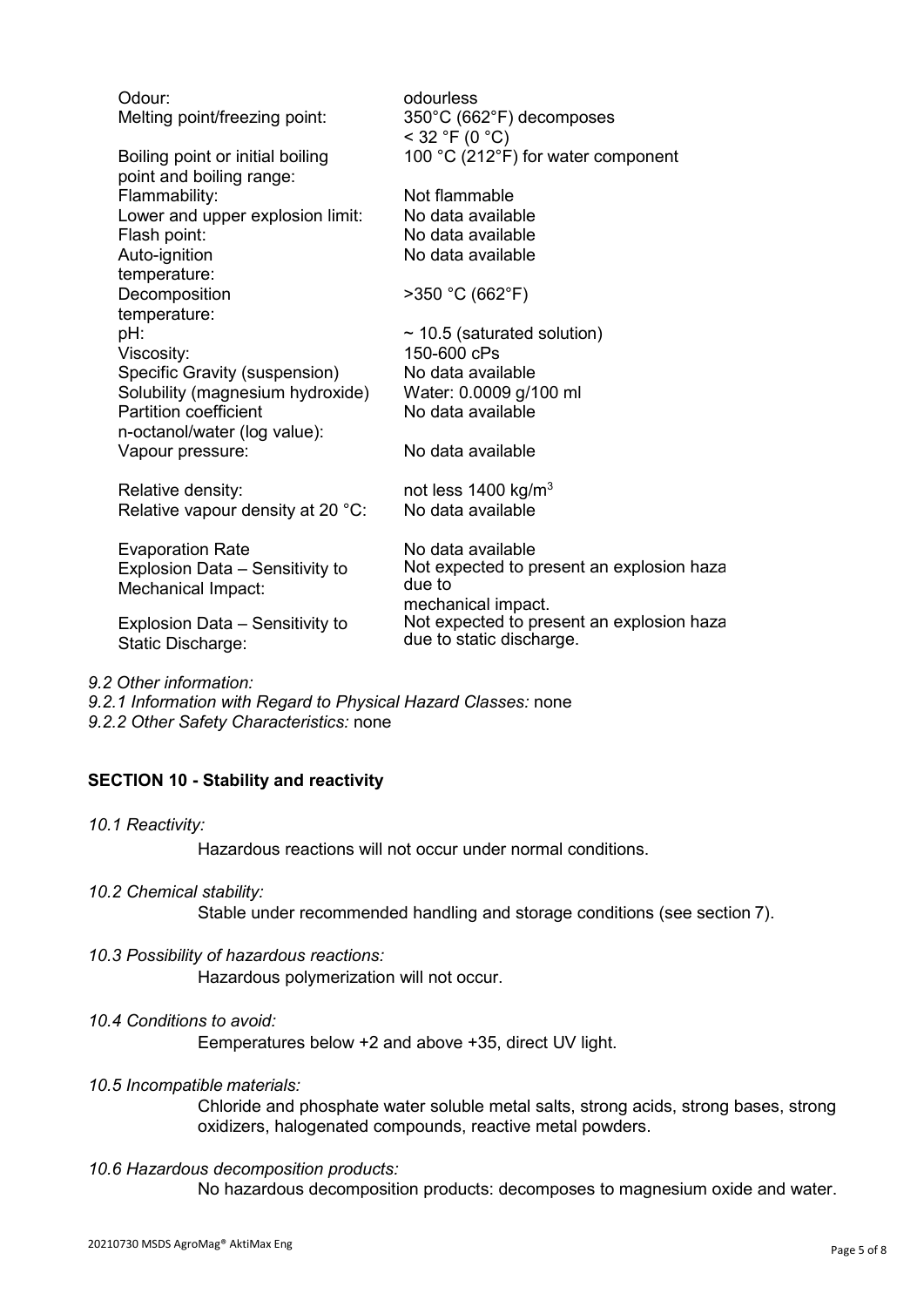# **SECTION 11 - Toxicological information**

#### *11.1 Information on Toxicological Effects - Product*

| <b>Acute toxicity:</b><br><b>Skin corrosion / irritation:</b> | None<br>Not absorbed by intact skin. Intimate contact of<br>the skin with magnesium hydroxide can cause<br>temporary irritation, drying and chapping. |
|---------------------------------------------------------------|-------------------------------------------------------------------------------------------------------------------------------------------------------|
| Serious eye damage / irritation:                              | Can cause temporary eye irritation.                                                                                                                   |
| <b>Respiratory or skin sensitation:</b>                       | Short-term inhalation of magnesium hydroxide                                                                                                          |
|                                                               | dust or fume can cause temporary irritation of<br>upper respiratory tract, nose and skin.                                                             |
| Germ cell mutagenicity:                                       | No known studies. Not considered to be                                                                                                                |
|                                                               | mutagenic in general.                                                                                                                                 |
| Carcinogenicity:                                              | Substance is not classified as carcinogenic under                                                                                                     |
|                                                               | ACGIH, NIOSH, IARC, NTP or OSHA.                                                                                                                      |
| <b>Reproductive toxicity:</b>                                 | Not available                                                                                                                                         |
| <b>STOT-single exposure:</b>                                  | Not available                                                                                                                                         |
| <b>STOT-repeated exposure:</b>                                | Not available                                                                                                                                         |
| <b>Aspiration hazard:</b>                                     | Not available                                                                                                                                         |

*11.2. Information on other hazards*

*11.2.1 Endocrine disrupting properties:* no information available

*11.2.2 Other information:* Alkalinity: Being a mild alkali is mainly the cause for irritation of body tissues.

#### **SECTION 12 - Ecological information**

| 12.1. Toxicity:                                            |                |
|------------------------------------------------------------|----------------|
| Hazardous to the aquatic environment, short-term (acute):  | Not classified |
| Hazardous to the aquatic environment, long-term (chronic): | Not classified |

*12.2. Persistence and degradability:*

Magnesium hydroxide is nearly insoluble in water. By reaction with acids and neutralization magnesium hydroxide is slowly degraded.

*12.3. Bio accumulative potential:*

Due to its ionic nature it is not a candidate for bioaccumulation.

#### *12.4. Mobility in soil:*

Low because of the structure and physicochemical characteristics.

*12.5. Results of PBT assessment:* not relevant

(no registration required)

*Results of vPvB assessment:* not relevant (no registration required)

12.6 Endocrine disrupting properties: Not applicable by a state of the Not applicable

12.7. Other adverse effects: Not identified by a set of the set of the set of the set of the set of the set of the set of the set of the set of the set of the set of the set of the set of the set of the set of the set of t

# **SECTION 13 - Disposal considerations**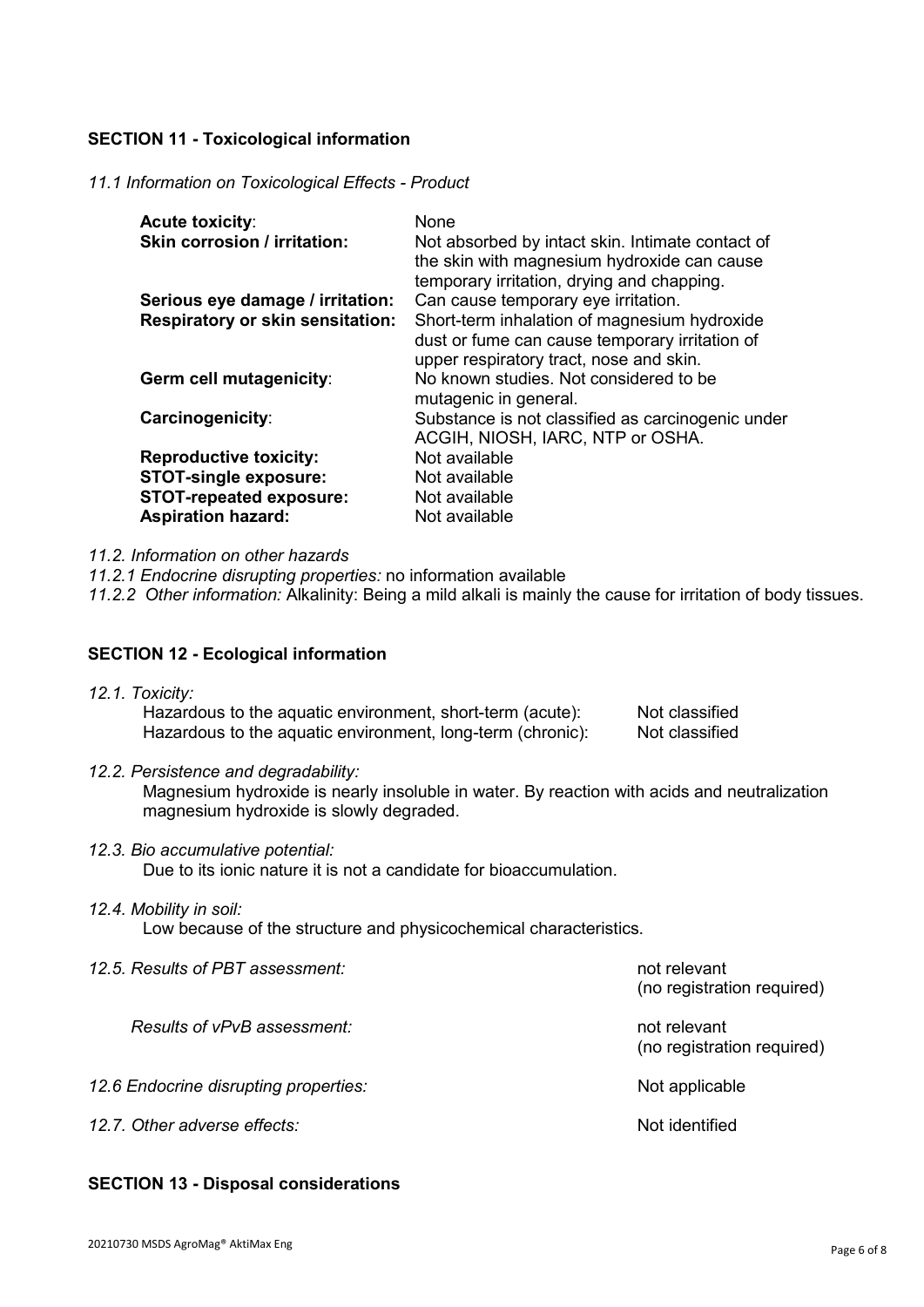#### *13.1 Waste treatment methods:*

Disposal must be done according to official regulations. Do not discharge into drains or the environment. Do not dispose of domestic waste.

#### **SECTION 14 - Transport information**

| 14.1. UN number or ID number:                                    | Not applicable |
|------------------------------------------------------------------|----------------|
| 14.2. UN proper shipping name:                                   | Not applicable |
| 14.3. Transport hazard class:                                    | Not applicable |
| 14.4. Packing group:                                             | Not applicable |
| 14.5. Environmental hazards:                                     | Not applicable |
| 14.6. Special precautions for user:                              | Not applicable |
| 14.7. Maritime transport in bulk according<br>to IMO instruments | Not applicable |

# **SECTION 15 – Regulatory information**

*15.1. Safety, health and environmental regulations / legislation specific for the substance or mixture:*

#### **Europe:**

Contains no REACH substances with Annex XVII restrictions.

Contains no substances on the REACH candidate list.

Contains no REACH Annex XIV substances.

Contains no substances subjected to Regulation (EU) No 649/2012 of the European Parliament of the Council of 4 July 2012 concerning the export and import of hazardous chemicals.

Contains no substances subjected to Regulation (EU) No 2019/1021 of the European Parliament of the Council of 20 June 2019 on persistent organic pollutants.

The substance is exempted from the obligation to register according to Regulation 1907/2006 (REACH) as natural magnesium hydroxide is a mineral occurring in nature. See Regulation 987/2008: annex 5, item 7.

# **USA:**

US Federal Regulations: No additional information available

US State Regulations:

No additional information available

15.2. Chemical safety assessment and the matter of the Not applicable